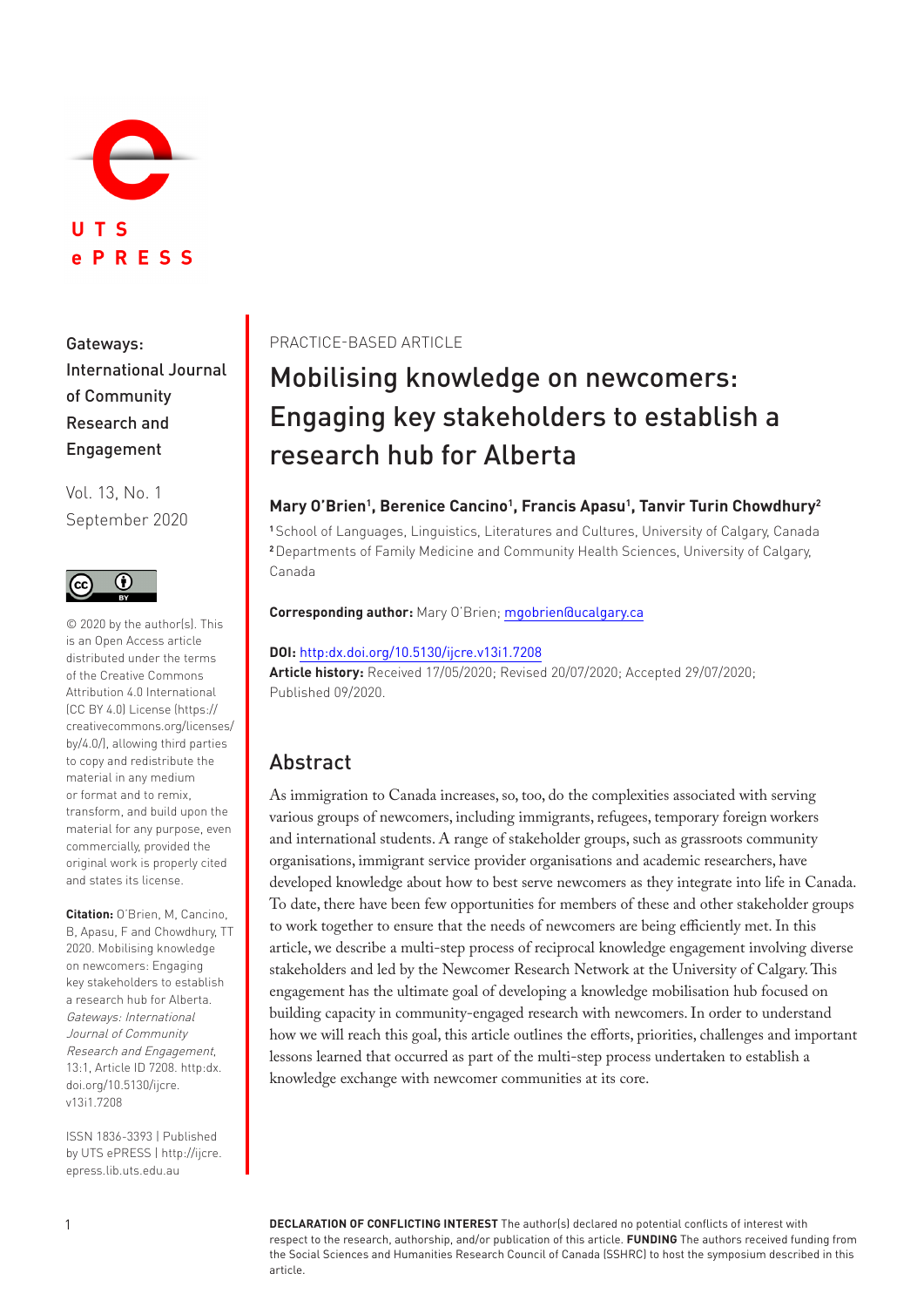

### Keywords

**Newcomer; immigrant service provider organisation; grassroots community; healthcare; social care; education**

### Introduction

In 2019, Canada posted the highest population growth of all G7 countries, and this growth was primarily due to immigration [\(Statistics Canada 2019\)](#page-14-0). This means that the face of Canada is changing. According to the most recent Canadian census data from 2016, nearly 22 per cent of Canadians are immigrants, with 30 per cent of these newcomers arriving since 2006. No province has experienced the impact of immigration more than Alberta, which has welcomed more immigrants per capita than any other province since 2001. The number of newcomers to Alberta – including immigrants, refugees, temporary foreign workers and international students – nearly tripled between 2001 and 2016, with 17.1 per cent of new immigrants in Canada residing in the province ([Statistics Canada 2016\)](#page-14-1). Newcomers are diverse, hailing from a number of ethno-geographical backgrounds and exhibiting differences in their sociocultural and life practices, which, in turn, influence their settlement needs, including social care, education and health (Ahmed et al. 2015; [Gérin-Lajoie](#page-12-0)  [2008;](#page-12-0) [Simich et al. 2005\)](#page-13-0). Within the Canadian context, local immigrant service provider organisations (SPOs), funded by the federal government's Ministry of Immigration, Refugees and Citizenship Canada, are a fundamental component within a decentralised model for newcomer settlement and integration. They ensure service provision and provide, for example, language training, job placement and community engagement opportunities ([Neudorf 2016](#page-13-1)). In their study of 53 SPOs in Alberta, [Salami et al. \(2019\)](#page-13-2) demonstrate the important role played by these organisations in compensating for the lack of diversity in local community organisations where newcomers live. They also found that SPOs help to strengthen the sense of community belonging, in turn improving overall newcomer mental health.

SPOs, including governmental and non-governmental entities, along with frontline practitioners and grassroots immigrant community organisations, face significant challenges in the development and implementation of appropriate settlement interventions to overcome the hurdles faced by newcomers ([Kaushik & Drolet 2018;](#page-12-1) [Miller 2017](#page-13-3); [Rajkumar et al. 2012](#page-13-4)). Given that a strategic approach to settlement and integration, through a continuum of formal and informal social supports, has an important influence on positive integration experiences ([Shommu et al. 2016;](#page-13-5) [Simich et al. 2005\)](#page-13-0), it is imperative that academic researchers and SPOs work in partnership with the newcomers themselves to ensure that their needs are being efficiently met.

Currently, there are relatively few opportunities for knowledge mobilisation among SPOs, grassroots ethnic community associations and researchers. The purpose of this article is to outline a multi-step process for reciprocal knowledge engagement with diverse stakeholders that was led by the interdisciplinary, cross-sectoral Newcomer Research Network at the University of Calgary. The focus of the knowledge engagement is to identify and explore research questions, emerging issues and priorities in order to address these mutually identified issues and areas of opportunity. The ultimate goal of these efforts is to develop a knowledge mobilisation hub centred on developing competency in community-focused research with newcomers. We outline and critically reflect on the process undertaken in the hope that sharing our challenges, strategies and outcomes will be useful for others seeking to build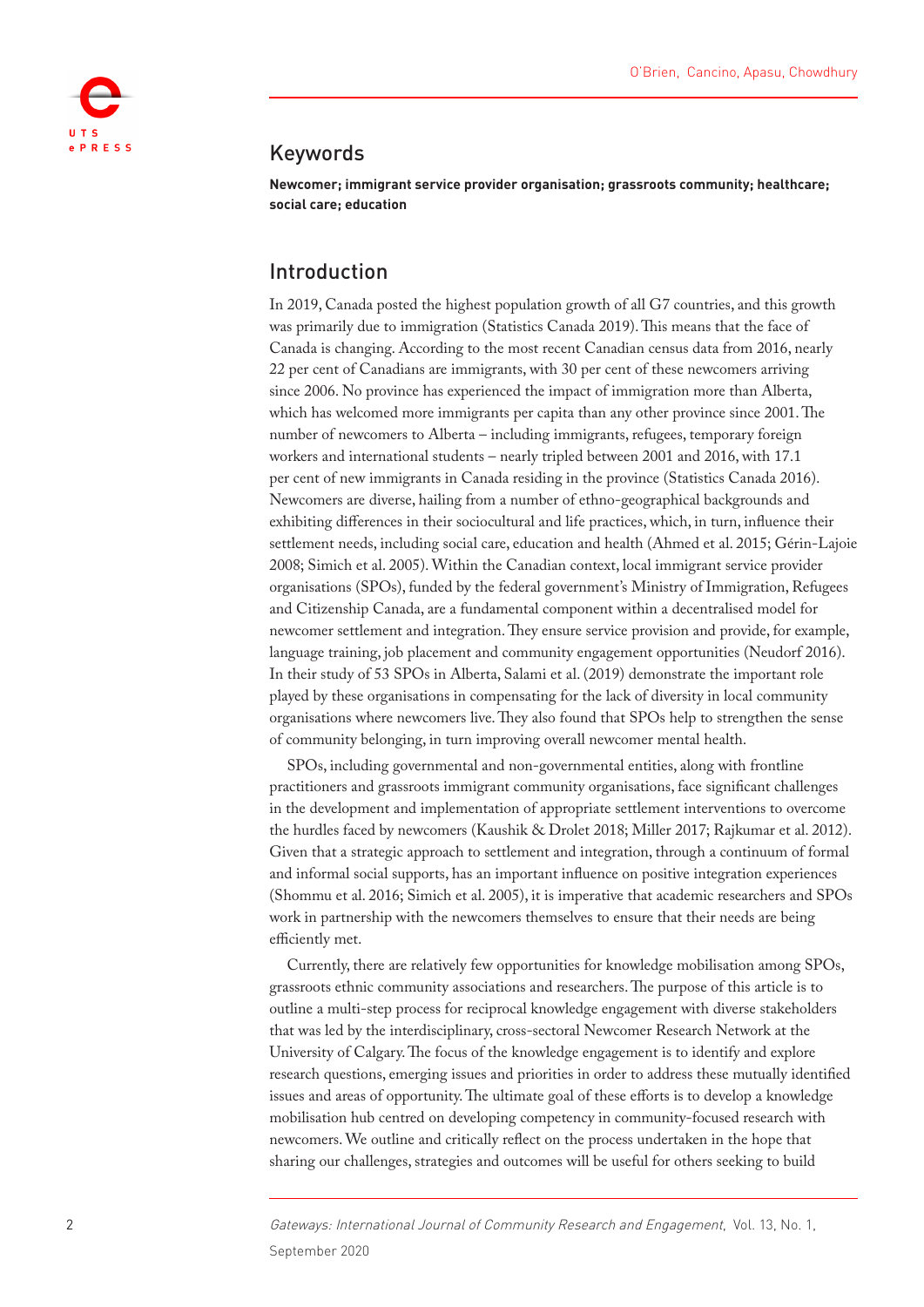

relationships among stakeholders that authentically brings together diverse knowledge and experiences.

# Newcomer Engagement

Newcomers to Canada integrate to a greater or lesser extent into their communities. For the purposes of this article, we view integration as a dynamic two-way process of adaptation in which both the newcomer culture and the host culture adapt to one another ([Jiménez](#page-12-2)  [2011;](#page-12-2) [Lindsay & Singer 2003](#page-12-3)). Integration is distinct from assimilation as it does not require newcomers to give up their language or culture ([Wrigley 2012](#page-14-2)); the expectation is that newcomers will ultimately achieve equity and the ability to participate in their new society ([Seat 2000,](#page-13-6) p. 9). We acknowledge that integration is a long-term, complex process that can be benchmarked against a number of factors, including, but not limited to, language proficiency, political participation, socioeconomic attainment and social interaction within the community ([Wrigley 2012](#page-14-2)). Newcomer civic engagement plays an important role in integration ([Jensen](#page-12-4)  [2008;](#page-12-4) [Wrigley 2012](#page-14-2)), and research conducted in a host of fields shows that engagement among newcomers is associated with educational success, increased happiness, healthier behaviours and more just access to housing (e.g. [Georgis et al. 2014](#page-12-5); [Patten, O'Meara & Dickson-Swift](#page-13-7)  [2015\)](#page-13-7).

Within much of the literature on newcomer engagement, immigrants, refugees, temporary foreign workers and international students take part in research endeavours as participants from whom data are collected and analysed. In these situations, researchers set the agenda, establish goals, develop research questions, design instruments, and collect and analyse the research data (e.g. [Deckers & Zinga 2012](#page-12-6); [Edward & Hines-Martin 2014;](#page-12-7) [Georgis et al.](#page-12-5)  [2014;](#page-12-5) [Lowenhaupt 2014](#page-12-8)). For the purposes of our project, however, we extend the notion of newcomer engagement in a number of ways. Newcomers and SPOs are true partners in the research process from the outset. They both play a crucial role in identifying real-world problems that need to be addressed, and both are valued for their knowledge and experience and viewed as critical to the success of the project from start to finish (e.g. [Pegno 2019;](#page-13-8) [Wine](#page-14-3)  [et al. 2019\)](#page-14-3).

Researchers such as [Cook \(2008\)](#page-12-9), [Macpherson et al. \(2017\)](#page-13-9) and [Minkler \(2005\)](#page-13-10) point to the value of community-engaged projects in improving the relevance of research, the quality of the research process and the interpretation of research findings. Moreover, as Facer and Enright ([2016,](#page-12-10) p. 8) note, partnered research projects allow for the 'creation of a new public knowledge landscape where communities, and the universities that form part of those communities, can collaborate to question, research and experiment to create new ways of understanding, seeing and acting in the world'. A number of previous projects have engaged newcomers and the agencies that serve them in the ways we have defined here. In the field of social care, [Drolet et al. \(2018\)](#page-12-11) describe a project in which they partnered with SPOs in Edmonton to address the challenges faced by older Chinese immigrants in accessing mainstream services. The researchers worked with an advisory committee from the outset of the project, co-developing culturally appropriate and safe interview and focus group questions and ultimately participating in a knowledge-sharing forum at the completion of the project. Educational research has also made use of engaged approaches with school leaders and parents, taking on the role of research partner (see, for example, [Georgis et al. 2014\)](#page-12-5). Within the healthcare field, a number of projects have involved community engagement at multiple levels. [Montesanti et al. \(2017\)](#page-13-11) partnered with Community Health Centers to determine how best to serve two groups of newcomers in Ontario. They describe a collaboratively designed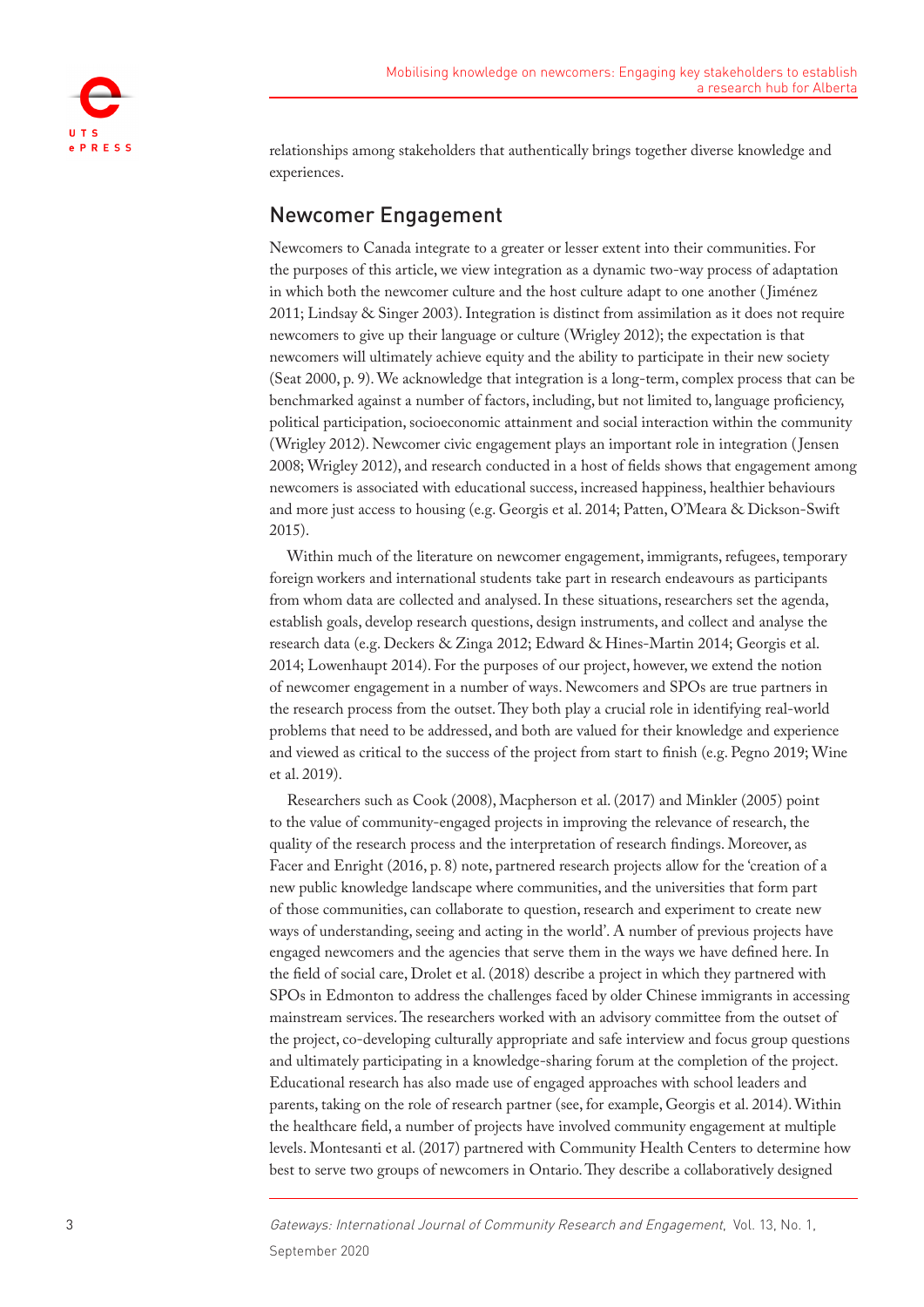

community development approach to expand capacity within the communities. [McElfish and](#page-13-12)  [colleagues \(2019\)](#page-13-12) engaged Marshallese community stakeholders in southern USA to better understand and address the health disparities within the community. The researchers and community members worked together to interpret the data and set priorities.

At the University of Calgary, there has been a concerted effort to develop a strategy that encourages, recognises and rewards work in knowledge mobilisation, knowledge translation and community-engaged scholarship. Termed *knowledge engagement*, the university defines it as 'a dynamic and reciprocal process in which multiple stakeholders (including diverse groups such as corporations, community organizations, health and social service providers, academics, policy and decision makers, government, and public at large) come together to address mutually identified problems. The purpose of this deliberate engagement is for the co-creation, synthesis, and application of knowledge and evidence to benefit the community at large.' It is within this context that the work described in this contribution is currently taking place.

### The Newcomer Research Network

The Newcomer Research Network (NRN) at the University of Calgary is an interdisciplinary community of researchers from the Faculties of Education, Nursing, Arts, Social Work and Medicine who work to advance and advocate for research that will inform intercultural practices supporting newcomers across the University of Calgary and the surrounding communities, nationally and internationally, through interdisciplinary collaborative partnerships. Since its establishment in 2016, the NRN has signed memoranda of understanding with SPO partners, including the Alberta Association of Immigrant Serving Agencies (AAISA), Immigrant Services Calgary (ISC) and the Calgary Local Immigration Partnership (CLIP). The NRN has also put forward a multi-pronged vision, the central aspects of which include:

- conducting research that is informed and endorsed by newcomer communities and community-based partnerships;
- contributing to cultural understanding as a form of literacy for collaborative and crosscultural communication; and
- equipping the next generation with respectful and productive human interactions in a multilingual and multicultural society.

After establishing a web presence, carrying out a series of scoping reviews and engaging in focused research projects with community partners, the NRN and its community partners decided in 2018 to increase the scope of their work [\(Figure 1](#page-4-0)).

### Making Connections Beyond the NRN

The goal of expanding the NRN has been carried out in three distinct phases to date ([Figure](#page-4-0)  [1\)](#page-4-0). The first, a one-day Mobilizing Knowledge on Newcomers Symposium, was designed to build on the existing relationships between the NRN and its SPO partners and to expand the scope of collaborations by highlighting community-engaged research with newcomers. This was followed by a post-conference town hall meeting with grassroots newcomer community leaders, which had the goal of discussing their views on what the upcoming partnership's activities should look like. It was imperative to include their voices because this partnership has newcomer communities at its core. The third and final event was a debriefing event with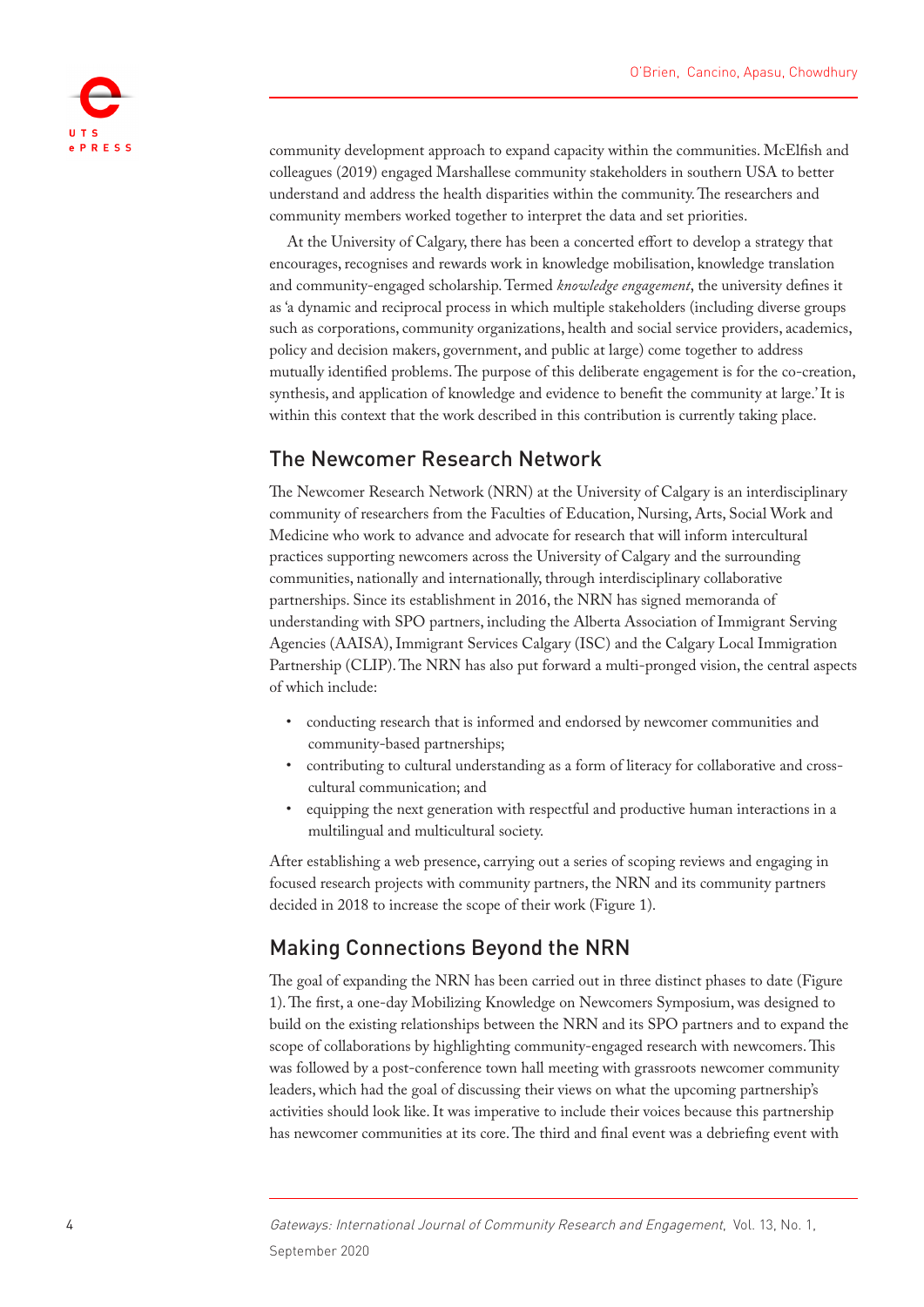

the SPO and newcomer socio-cultural organisation leadership to co-formulate the next steps that will enable us to address the issues that were identified through the previous phases.



<span id="page-4-0"></span>Figure 1 Process of connecting beyond the Newcomer Research Network

# Mobilizing Knowledge on Newcomers Symposium

### PREPARING FOR THE SYMPOSIUM: EARLY PLANNING

The Mobilizing Knowledge on Newcomers Symposium was sponsored by a Connection Grant from the Social Sciences and Humanities Research Council of Canada. This grant is designed to support events and outreach activities that have knowledge mobilisation as their goal. Specifically, the grant finances events that make scholarly knowledge accessible to wider academic and non-academic audiences; supports strong collaborative relationships between researchers; aids the creation of networks that facilitate academic research; and makes these networks accessible to a larger community, including non-academic audiences ([SSHRC 2019](#page-13-13)).

After one unsuccessful grant attempt, we determined that we had made a number of flawed assumptions in our conceptualisation of the event. First, because the timeline was short, we provided relatively little time for feedback from co-applicants and community partners. Second, in spite of a real desire for true collaboration with SPOs and grassroots communities, we initially framed the event as primarily an academic one with a series of presentations and relatively limited interaction among the wide range of participants. In planning for a revised grant application, we made a number of fundamental changes to the grant application process. Importantly, we started our work well in advance of the application deadline and requested written feedback from community partners and academic collaborators. This extra time allowed for the organisation of a three-hour in-person meeting among all of the stakeholders, at which we laid out our shared overarching goals for the grant, discussed practical considerations for the event and engaged in detailed editing of the proposal document. The joint discussion of goals and practical considerations (e.g. the need for opportunities for formal and informal cross-sector discussions, the importance of newcomer voices) ensured that all stakeholders established a sense of ownership of the symposium. Detailed editing of the document, which was undertaken in smaller groups, ensured the proper use of terminology (e.g. our use of the term 'immigrant serving organization' was replaced by the preferred term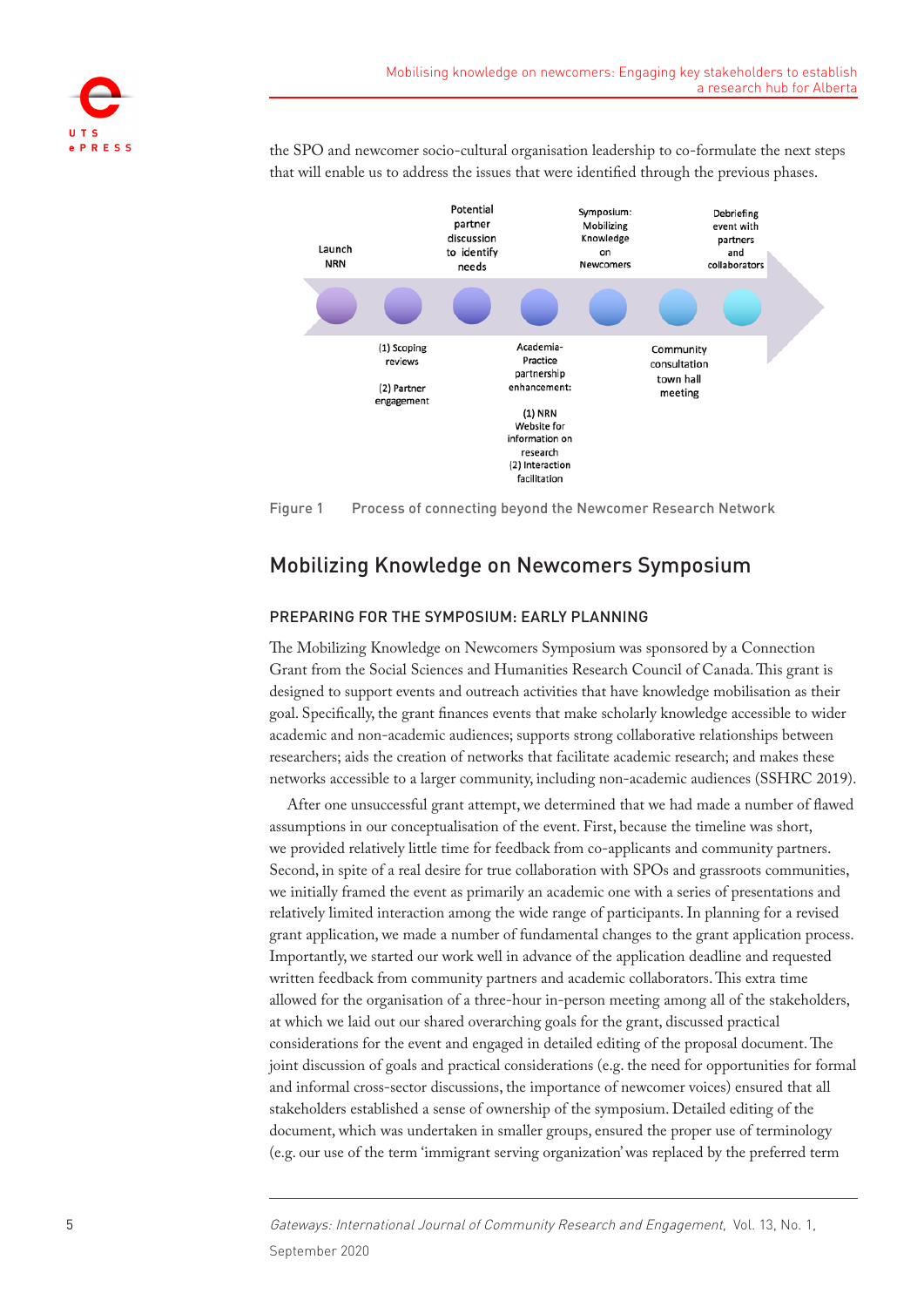

of immigrant 'service provider organization' – SPO) and a more broadly accessible description of the event. This new approach better aligns with the central goals of knowledge engagement and ensures a more meaningful approach to knowledge mobilisation.

The co-constructed goals of the symposium were as follows:

- to give key stakeholders an opportunity to share their insights and strategic objectives;
- to inform SPOs, researchers and graduate students on the current state of the art of research with newcomers;
- to provide a theoretical context for the practice of service providers and help to improve service delivery through research; and
- to establish a research agenda for future knowledge mobilisation activities and research partnerships.

Because this was the first event of its kind in Alberta, we determined that knowledge sharing had to be the central component. All stakeholders agreed that every type of knowledge – practical, theoretical, research-focused – was equally important and deserved its space at the symposium and in follow-up discussions. Only in this way would it be possible to work together to effect change in a cross-sectoral way.

The grant requires additional collaboration: applicants must secure matching funds (either cash or in-kind contributions) along with letters of support from partners. In the case of the current grant, the NRN provided monetary support and two of the three SPOs offered inkind contributions. Ultimately, a budget of just over \$20,000 Canadian enabled us to hire a project assistant and two graduate student research assistants, rent a venue (rooms, audiovisual equipment, display boards for the poster symposium), and pay for materials and supplies (nametags, abstract books) and food (small breakfast, lunch, reception) for event attendees.

#### PREPARING FOR THE SYMPOSIUM: PLANNING THE EVENT

Planning for the symposium involved three key components: (1) communication; (2) soliciting and evaluating potential presentations; and (3) encouraging cross-sectoral attendance and active participation. Up to the point of preparing for the symposium, the NRN did not have a functioning website. Although there were plans to develop one, a clear and easily accessible website became an urgent need. Our project assistant oversaw the development of the website content, but all materials were uploaded centrally. This was because the site, which, due to the interdisciplinarity of the NRN, was permitted to reside on the main university website, primarily overseen by the Vice President (Research) Office at that time. While this ensured that the site was visually appealing and adhered to high standards, it also required more lead time for the posting of content. Additional communication took the form of emails to researchers across campus and established SPO and grassroots community partners, as well as a range of new SPOs and ethnic and sociocultural associations across the province.

Ensuring that all stakeholders had a voice at the symposium required appropriate messaging: community partners needed to know that their contributions were of central importance to the success of the symposium. Although we initially began by soliciting presentations through SPOs and grassroots community organisations, it became clear that more personal interaction was required. We reached out on a personal level to academics as well as organisations to share information about the symposium's aim and objectives. We encouraged partnered presentations from them to showcase the collaborative knowledge creation work. Because both academics and non-academics submitted presentations, we chose a free platform for abstract submissions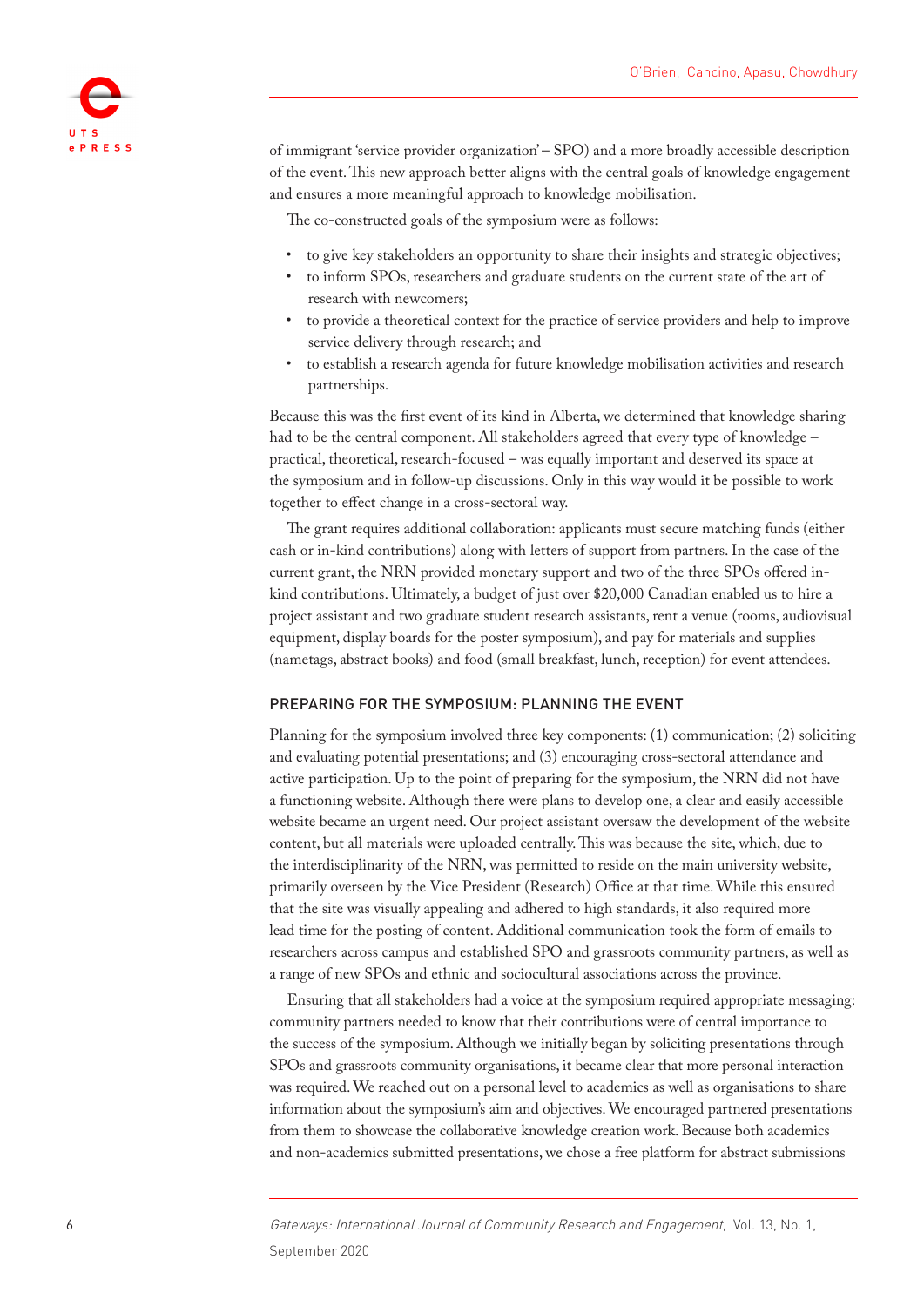

that was not tied to a particular research field. *Easy Chair* provided us with the sort of flexibility we were looking for, as well as enabling online evaluation of proposals on the basis of userdefined criteria. We also offered our guidance to those who wished to prepare an abstract for the symposium. Ultimately, we received more abstracts than we could accept, so we encouraged those participants whose abstracts were not accepted for a presentation to participate in the poster symposium. When making decisions about the content of the parallel sessions, we worked to ensure a relatively equal distribution of researchers and community partners.

A guiding principle for ensuring participation of the widest range of stakeholders was making sure the event was easily accessible. This meant that we did not charge for registration, the venue was readily accessible by public transport and there were opportunities for meaningful formal and informal discussion. A number of tools enabled online conference registration. Many of the tools – including those made available by the University – are for profit ventures that require a per-participant fee. *Eventbrite*, on the other hand, is free and easy to use, and it provides conference organisers the opportunity to customise registration (e.g. partial attendance, dietary preferences) and enables the downloading of a participation spreadsheet that can then be used to create email lists and conference badges. We planned to provide participants with all their meals as a way of ensuring that they would stay at the event venue and socialise while eating. We hoped that rounding out the day with a formal roundtable discussion would encourage more formal small group and ultimately plenary discussion about the outcomes and next steps.

#### CONDUCTING THE SYMPOSIUM

Presentations and posters highlighted projects in four main areas: healthcare, education, social care and grassroots community engagement. A central aspect of all of the research presented was newcomer engagement, and most of the presentations were co-delivered by community partners (SPOs, grassroots newcomer groups or newcomers themselves) and researchers. [Table](#page-6-0)  [1](#page-6-0) presents a summary of the symposium's 199 participants and their affiliations.

| Affiliation                              | Attendees |
|------------------------------------------|-----------|
| Academia                                 | 92        |
| Local Government                         | 2         |
| Non-Government Organisations             | 49        |
| <b>Private Sector Newcomers Business</b> | 12        |
| Medicine                                 | 29        |
| Not affiliated                           | 15        |

<span id="page-6-0"></span>Table 1 Participants in the Mobilizing Knowledge on Newcomers Symposium

### PRESENTATIONS AND OUTCOMES

The symposium was divided into five sessions: a plenary, two sets of parallel sessions, a poster session and a roundtable. The plenary session included presentations on the use of immigrants' health data in community action; identification of barriers to engaging a newcomer community in research; emotional wellness of refugees; transition programs for international medical graduates; and the creation of inclusion charters for temporary workers and their workplaces.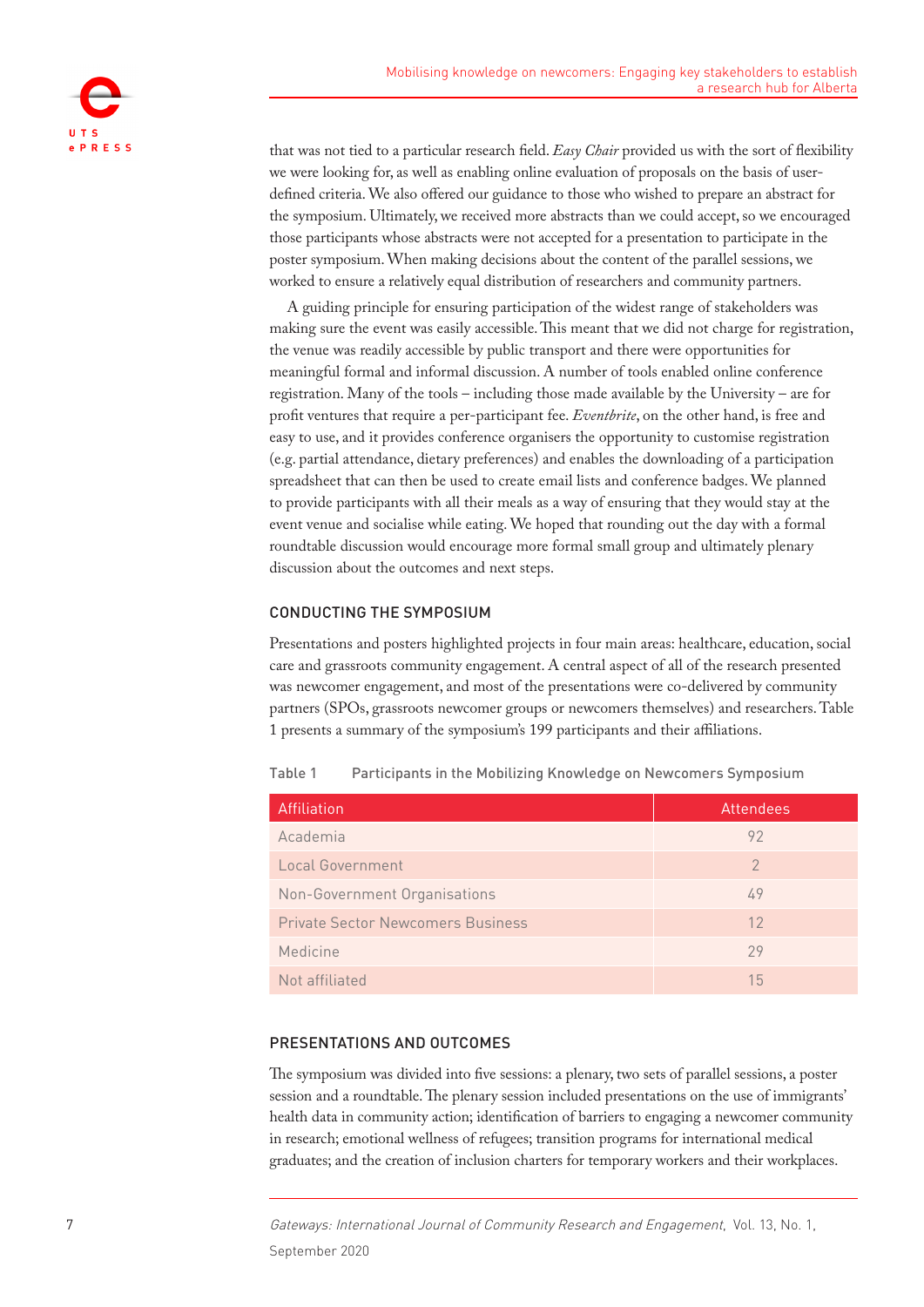

The first parallel session included a panel on education and one on grassroots community engagement. The education session comprised presentations on collaboration between teachers and parents of refugee children; an ethnographic study of newcomer youth and their integration into high schools; gender implications for newcomers as English learners; and evaluation of a skills and language training program for newcomers. The community session dealt with civic participation of ageing immigrants; a review of police strategies to engage emerging communities; collaboration with newcomer communities on research; and institutional transformation aimed at supporting marginalised groups.

The second parallel session delved into research on social care and health and wellness of newcomers. The topics of the social care session included integration needs of skilled immigrants; experiences of refugee youth; assessment of resettlement of refugees through a community-based approach; the experiences of newcomers with sport integration programs; and an institutional ethnography of resettlement services. The health and wellness session delved into the creation of a coordinated mental health system for refugee youth; the changes experienced by a refugee health clinic as they received more patients; programs to enhance clinicians' creativity and multicultural competency; patients' perception of care in a refugee clinic; access to healthcare services by immigrants and refugees based on their literacy levels; and the evolution of a shared care model to treat refugee patients with Hepatitis B.

The poster session was designed to highlight the work of grassroots community organisations and graduate student researchers. A total of 20 teams participated. As mentioned previously, posters focussed on the same key areas as the parallel sessions: healthcare, education topics, social care and grassroots community engagement. The highly interactive and informal session encouraged deep discussions among participants.

The final event of the day was a plenary roundtable. Designed to highlight key outcomes from the event and to set an agenda for moving ahead, this session addressed the issues summarised in [Table 2](#page-7-0).

| <b>Topic</b>                      | Responses                                                                                                                                                                                                                                                                                                                                                                                                                                                                                                                                                                                                                                                                                                                                                                                                                                                                                                                                                                                                                                          |
|-----------------------------------|----------------------------------------------------------------------------------------------------------------------------------------------------------------------------------------------------------------------------------------------------------------------------------------------------------------------------------------------------------------------------------------------------------------------------------------------------------------------------------------------------------------------------------------------------------------------------------------------------------------------------------------------------------------------------------------------------------------------------------------------------------------------------------------------------------------------------------------------------------------------------------------------------------------------------------------------------------------------------------------------------------------------------------------------------|
| Barriers to<br>newcomer inclusion | There is a need to convert the challenges in working<br>$\bullet$<br>with newcomers into opportunities by focusing on<br>developing capacity among newcomers (e.g. building<br>language proficiency, intercultural communication<br>and work skills), which will benefit everyone.<br>Understanding and addressing the complex needs<br>$\bullet$<br>of newcomers requires an interdisciplinary, cross-<br>sector approach. That said, the needs of newcomers<br>do not always align with those of researchers.<br>Research without any action is meaningless. There is<br>$\bullet$<br>an urgent need to translate the findings into action.<br>Resources tend to focus on groups instead of individuals,<br>$\bullet$<br>but it is individuals who have unique needs.<br>Some of the greatest needs include more funding,<br>$\bullet$<br>the need for a quick turnaround from data collection<br>to analysis, a housing program that goes beyond<br>settlement, mental health data and programs, and<br>greater capacity within the SPO sector. |

<span id="page-7-0"></span>Table 2 Roundtable responses by topic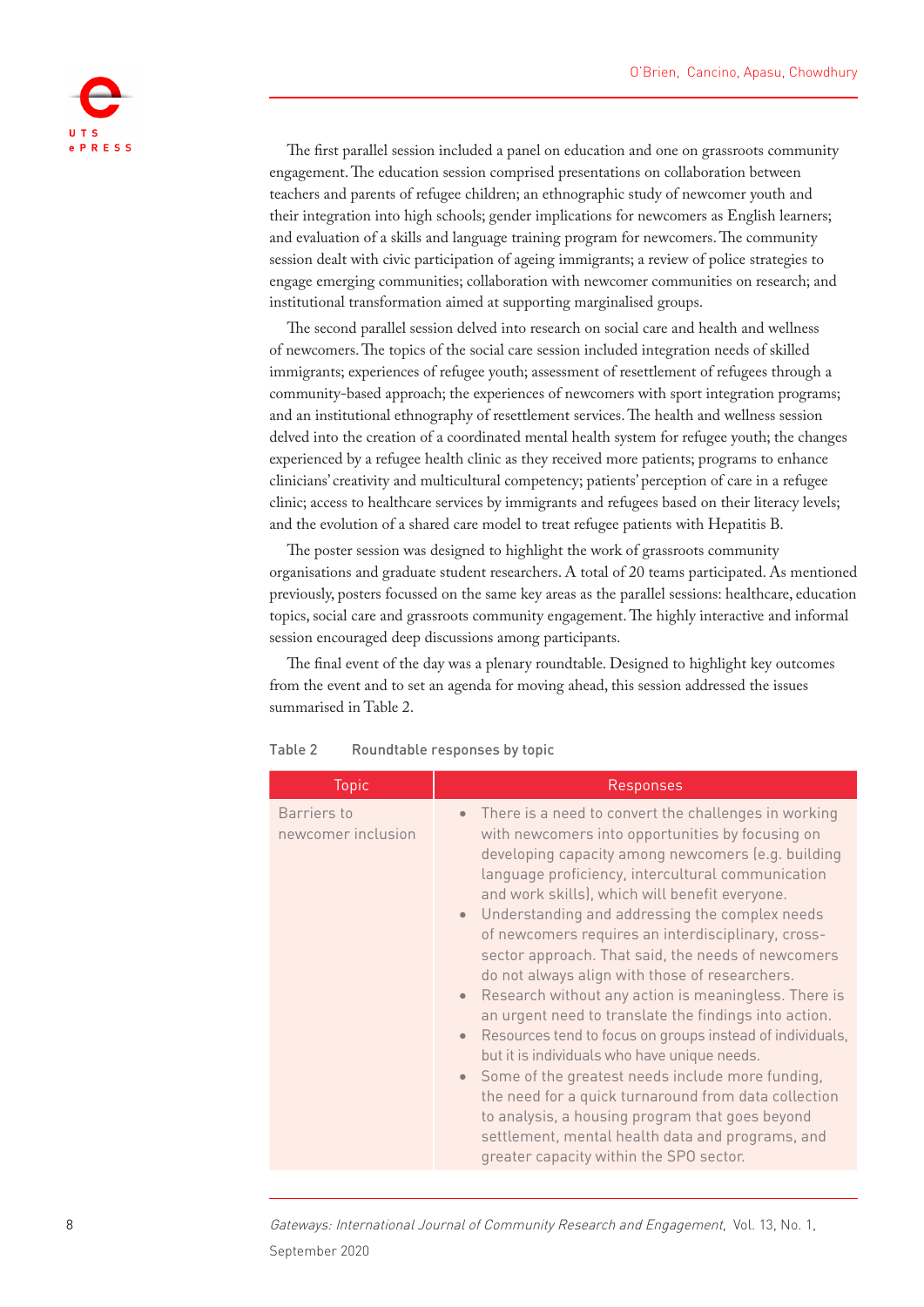

| <b>Topic</b>               | Responses                                                                                                                                                                                                                                                                                                                                                                                                                                                                                                                                                                                                                                                                                                                                                                                                   |
|----------------------------|-------------------------------------------------------------------------------------------------------------------------------------------------------------------------------------------------------------------------------------------------------------------------------------------------------------------------------------------------------------------------------------------------------------------------------------------------------------------------------------------------------------------------------------------------------------------------------------------------------------------------------------------------------------------------------------------------------------------------------------------------------------------------------------------------------------|
| Recommended next<br>steps  | Involving more governmental agencies and NGOs in<br>$\bullet$<br>effective integration planning.<br>Establishing a repository of needs, resources and<br>$\bullet$<br>plans for knowledge mobilisation, current projects<br>and plain language results would represent a positive<br>next step.<br>• Providing training workshops for researchers, SPOs<br>and grassroots newcomer agencies to equip these<br>groups with tools for moving forward.<br>Finding ways to connect newcomer agencies, SPOs<br>$\bullet$<br>and researchers with similar needs and interests<br>would allow the establishment of partnerships from<br>the outset of projects.<br>Organising an annual symposium and more regular<br>$\bullet$<br>world cafés would provide an opportunity for regular<br>knowledge mobilisation. |
| Most important<br>outcomes | Reconceptualisation of the term 'newcomer' in order<br>$\bullet$<br>to understand their diverse needs.<br>Inclusion of newcomers (and especially refugees).<br>$\bullet$<br>Awareness of the complexity of newcomer issues and<br>$\bullet$<br>taking this into account when dealing with them.<br>Moving away from a deficit view of newcomers.<br>$\bullet$<br>Keeping up to date with research outcomes.<br>$\bullet$<br>Developing effective ways to share research and<br>$\bullet$<br>knowledge.<br>Actively involving newcomers in projects through<br>$\bullet$<br>sharing research results with them and developing<br>solutions together.                                                                                                                                                         |

The challenges faced by diverse groups of newcomers and the unique needs of individual newcomers were understood differently by each of the stakeholder groups. The collective knowledge of participants in the room pointed to a number of complex issues, pressing needs and opportunities for collaboration that a sustained cross-sector engagement approach could best undertake. This points to a need to engage in partnerships early, conduct meaningful research, share findings and create effective solutions.

# Post-Conference Town Hall Meeting with Grassroots **Communities**

A month after the symposium, a town hall meeting was held with champions from diverse newcomer communities from South Asia, the Middle East, Central Asia, East Asia, Latin America and Africa. The event began with an introduction to the NRN and its work to date and a discussion of the notion of community. According to the participants, the notion of community for them has to do with place (i.e. where they are from and where they are now) and language. In groups, they discussed the challenges that they found most pressing for their newcomer communities. The discussions revealed a vast range of challenges faced by the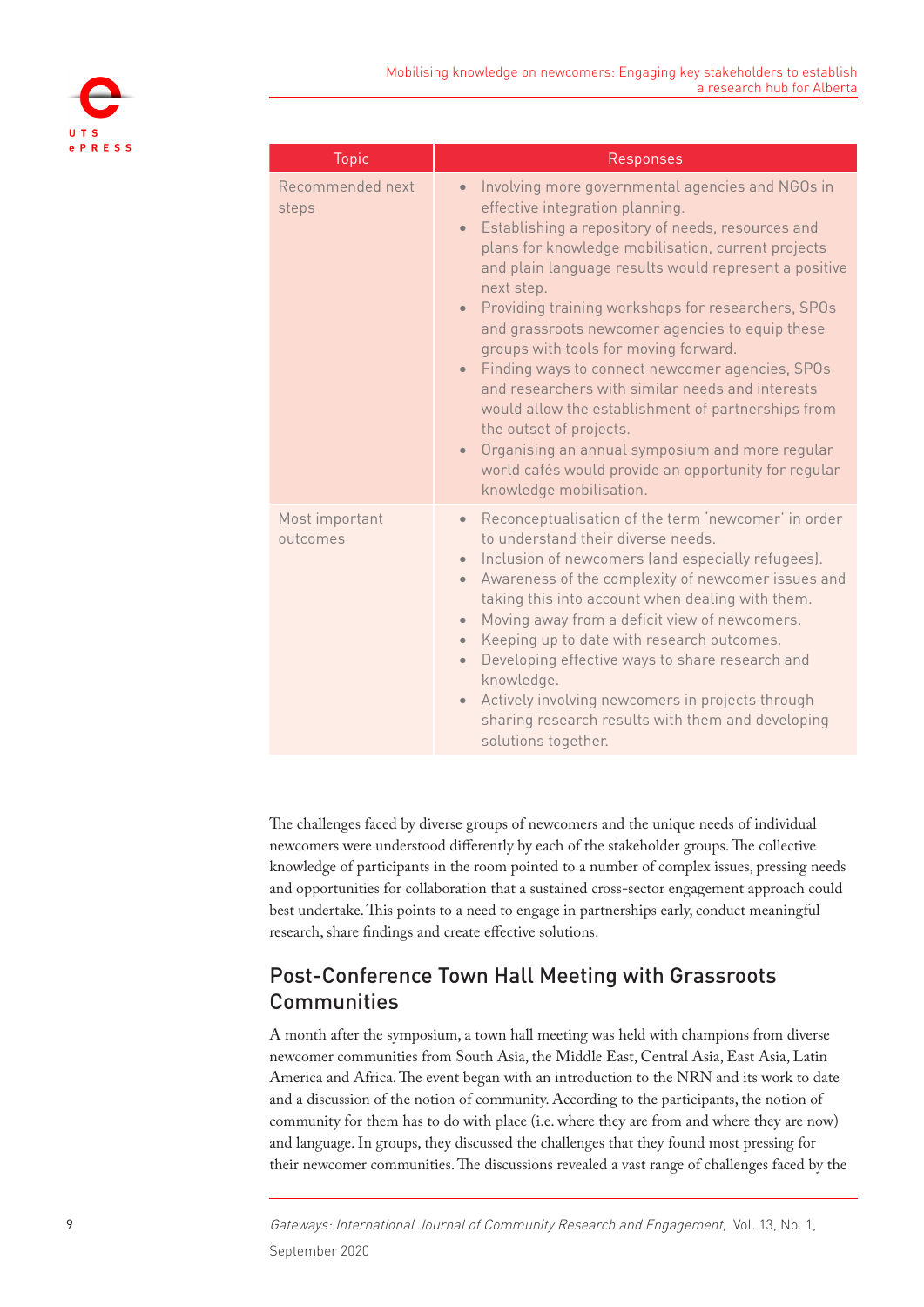

newcomer communities including, but not limited to, issues of domestic violence, integration and resettlement, difficulties in obtaining employment, nostalgia for their home countries, building capacity for newcomers, and access to information on resettlement. Moreover, participants pointed to the need to become active members of the local communities in which they live – to get to know their neighbours and to contribute to the activities in their neighbourhoods.

After these group discussions, participants shared their perspectives on current research being done with newcomers. Attendees agreed that one of the biggest challenges in working with researchers is the difference in time scale. Pressing issues in newcomer communities deserve immediate attention, but researchers require time to obtain grant funding and ethics approval, and to develop instruments to collect the required data. In addition, leaders indicated that researchers often collect data from their communities but never return to report on the findings or work with communities to develop solutions to their problems. These insights demonstrate the need for a knowledge engagement approach that begins with collaboratively identifying problems, continues throughout the research process and includes the collective development of solutions.

### Partner Debrief and Brainstorming for Next Steps

As a final preparatory step, we conducted a debriefing meeting with our existing and potential partners from the SPO and community-based sociocultural organisations. Participants included leaders from seven SPOs, academics from three universities and representatives from various levels of local government. Discussions were held after a brief presentation on the learning from the previous events. The discussions focused on three key themes: (1) facilitating a community of practice; (2) supporting community-based knowledge creation capacity; and (3) strengthening knowledge mobilisation. A clear need was expressed by all stakeholders for the development of a community-based knowledge platform, where all parties across service, research, education and policy would have the opportunity to work together towards the common goal of newcomer empowerment. [Figure 2](#page-9-0) illustrates the connection across domains and the central role played by the community.



<span id="page-9-0"></span>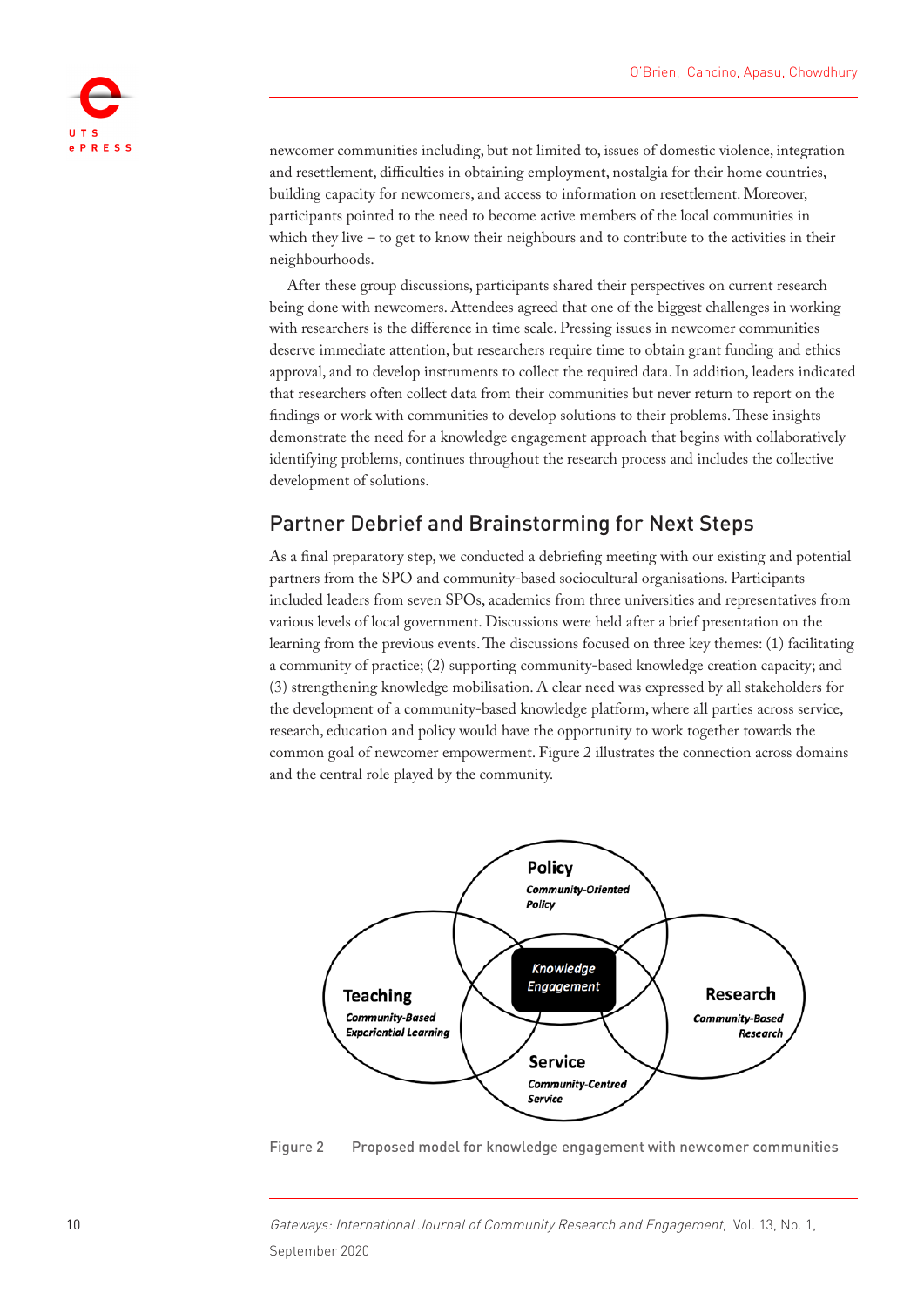

### The Role of Graduate Students

A central component of SSHRC's funding schemes includes the training of highly qualified personnel. This means that graduate students who are hired with the funds need to receive the appropriate training and perform meaningful work. The two graduate students who were hired for the event each received funding for about 60 hours of work. The work that they did ranged from routine tasks (e.g. setting up and printing name tags, checking in conference participants) to conference attendance, note taking and participation in the discussions, to summarising and presenting the results of this work at the town hall, in the current contribution and in the form of infographics created for community partners. Both graduate students involved in the organisation of the symposium reported learning a great deal from the experience. They highlighted an appreciation for the current work with newcomers, the insights they gained into collaborative projects generally, and the benefits of learning about conference organisation.

### Lessons Learned

We learned a great deal from this experience, which we will rely upon as we move ahead with work related to this project and as we plan future knowledge mobilisation events. We invited key stakeholders to provide feedback for the purpose of this ongoing work. They all acknowledged the benefits of this diverse cross-sector collaboration and the mix of presentations from researchers and practitioners. They also appreciated the formal and informal opportunities for networking, the relatively large number of presentations throughout the day and the inclusion of grassroots community members in presentations. A community partner indicated feeling encouraged by the insightful work shared by students at the poster symposium. These same individuals also indicated that a more central location for the event would have enabled fairer access to the venue and that more involvement from grassroots community members would have been beneficial for all participants. In addition, although there were opportunities for networking, stakeholders indicated that it would have been beneficial to offer more planned opportunities for cross-sector discussion throughout the symposium. Everyone who provided feedback indicated a desire for future events of this nature, and the stakeholders from grassroots community organisations were insistent about the need to continue discussions to ensure that the events result in action as opposed to tokenism.

There are a number of things that we will do differently the next time we organise a series of large-scale events such as these. Firstly, we will apply for ethics approval early in the process. Because participants did not sign a consent form upon entering the events, we were unable to quote valuable data in the form of individual participants' contributions that we collected from the roundtable discussion, town hall meeting and partner debrief session. Moreover, data from the post-event survey are not reported here. The feedback provided by stakeholders for the purpose of this article was solicited after the event in response to emails sent to particular individuals. Secondly, we would charge a nominal fee for participation in the event. Although close to 200 people attended, more had registered. This meant that we ordered and paid for extra food and beverages. Thirdly, the event was originally scheduled to piggyback on an event planned by one of our partners. Because this partner relies on governmental funding for the majority of its events, it was unable to plan its event at the same time as ours. Finally, not all of the SPOs and community organisations had exposure to or experience in this field. Supporting the SPOs and community organisations to create abstracts and then present their work at future events will ensure meaningful engagement. This will also promote the culture of knowledge creation among these sectors.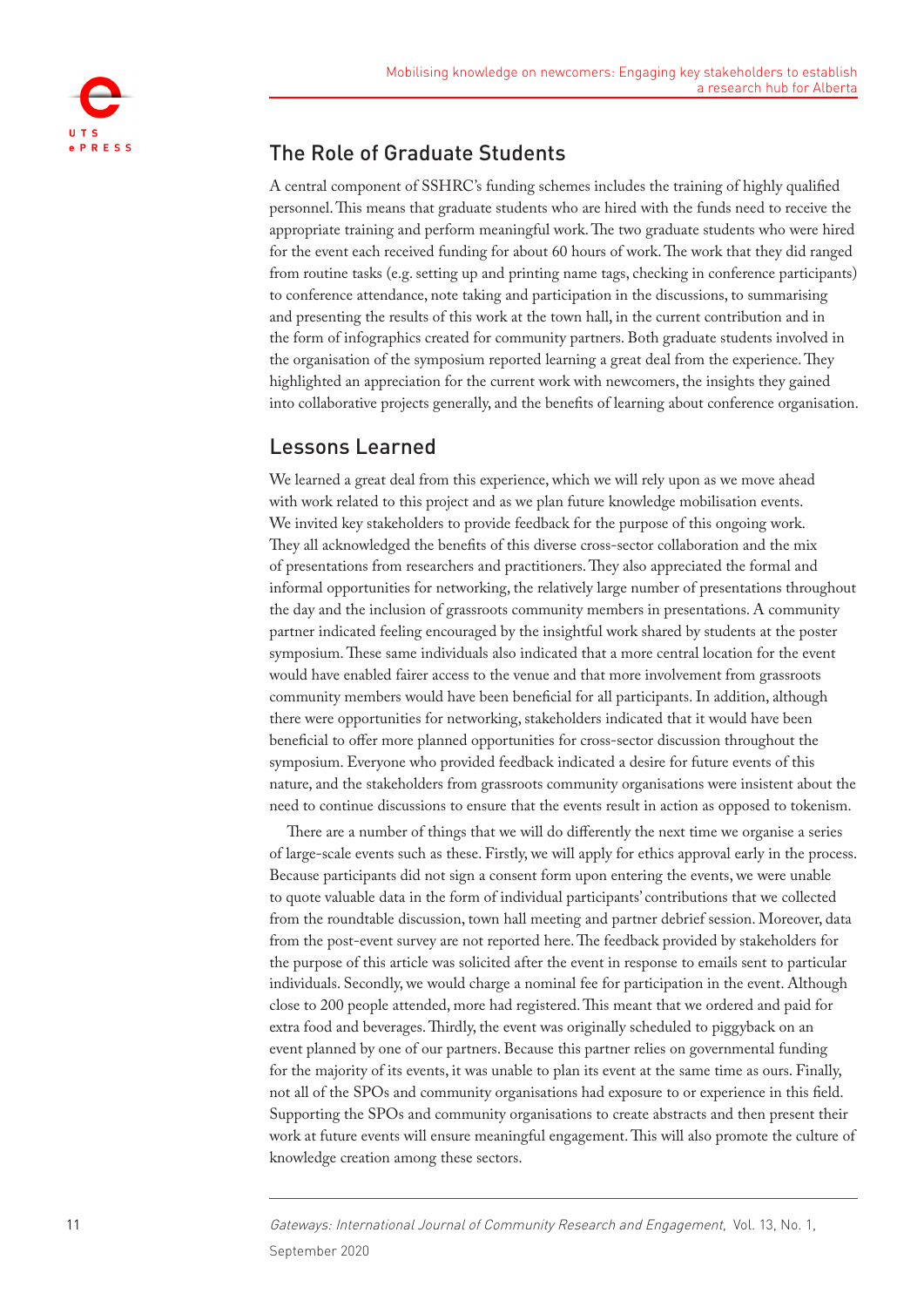

# Next Step: Towards a Community-based Knowledge Mobilisation Hub

The recommendations from the engagement work to date include promoting further knowledge sharing (through, for example, workshops, interactive activities and a defined set of events per year), promoting cross-sector research partnerships and including newcomers as equal contributors. This can be achieved through creating a community-focused hub.

### FUTURE PLANS FOR THE KNOWLEDGE MOBILISATION HUB

The results of the engagement to date have demonstrated that the individual efforts of each research team have effected change within the relevant communities. The newly expanded group, which includes members of the NRN, additional SPOs and researchers, and grassroots community members, has dedicated itself to developing a knowledge mobilisation hub (online and physical) with the goal of encouraging collaboration across these groups. Plans for expansion include extending the reach to include government and non-government agencies, policy-makers and think tanks along the lines of that of [Wine et al. \(2019\).](#page-14-3) The foci of this partnered initiative are as follows:

- Create a community of practice (CoP) that meets, at least online, at regular intervals. In addition to focusing on a specific newcomer issue each month, it will facilitate the development of community-based projects and enhance knowledge exchange and collaboration across projects.
- Support community-based knowledge creation capacity through the provision of research support, guidance and training. This will involve in-person office hours with members of the NRN as well as written and video-based guides.
- Collaboratively establish a research agenda for knowledge mobilisation activities and reciprocal partnerships after a series of inclusive discussions.
- Collectively define and prioritise research questions.
- Engage with communities involved at the conclusion of data collection activities to make the results accessible to them and to enable the co-creation of real-world solutions.

The combined engagement effort to create a collaborative network will enable a profound cross-sectoral impact.

### Concluding thoughts

[Pegno \(2019\)](#page-13-8) reminds us of the long-term nature of engagement of this sort, while [Montesanti et al. \(2017](#page-13-11)) recognise the diversity of newcomer communities and thus the need to rely on a range of approaches to engage them. Importantly, this is a participatory relationship that relies on reciprocity. That is, it is 'multi-directional, in that both service providers and the client population are actively engaged in the participatory process and equally benefit from improved knowledge and skills' ([Montesanti et al. 2017,](#page-13-11) p. 647). Based on the work to date, we believe that our cross-sectoral, multidisciplinary and partnered approach will facilitate the multidirectional flow of knowledge among researchers and the community, which will enhance societal and economic benefits for newcomers.

As we move ahead with the creation of a community-based knowledge mobilisation hub, we will rely crucially upon the continued engagement of all of the relevant communities. Systematic evaluation of the proposed impact that takes both potential impediments (i.e.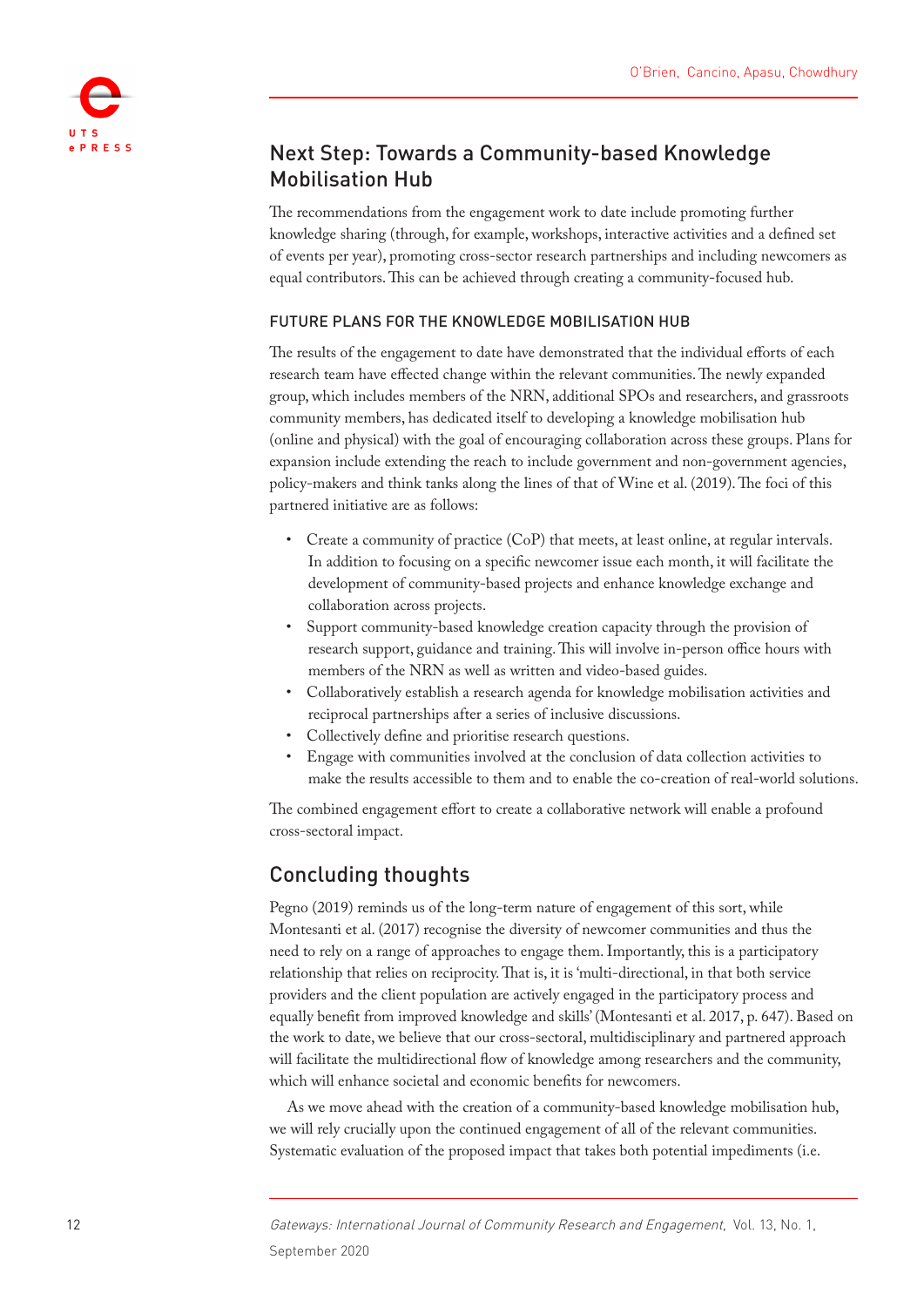

funding concerns, differing time scales of the relevant stakeholder groups) and diversity of projects into careful consideration will increase capacity and ensure that the hub achieves its goals to serve its diverse stakeholder communities and ultimately lead to improved newcomer integration in Alberta and beyond.

# References

Ahmed, S, Shommu, N, Rumana, N, Barron, G, Wicklum, S & Turin, T 2016, 'Barriers to access of primary healthcare by immigrant populations in Canada: A literature review', *Journal of Immigrant and Minority Health*, vol. 18, no. 6, pp. 1522–40.<https://doi.org/10.1007/s10903-015-0276-z>

<span id="page-12-9"></span>Cook, W 2008, 'Integrating research and action: A systematic review of community based participatory research to address health disparities in environmental and occupational health in the USA', *Journal of Epidemiology & Community Health*, vol. 62, no. 8, pp. 668–76. doi: [https://doi.org/10.1136/](https://doi.org/10.1136/jech.2007.067645) [jech.2007.067645](https://doi.org/10.1136/jech.2007.067645)

<span id="page-12-6"></span>Deckers, C & Zinga, D 2012, 'Locating home: Newcomer youths' school and community engagement', *Canadian Journal of Education*, vol. 35, no. 3, pp. 30–47.

<span id="page-12-11"></span>Drolet, J, Smith, E, Yasin, S & Lalani, N 2018, 'Connecting older Chinese people to mainstream services in Edmonton, Alberta, Canada', *China Journal of Social Work*, vol. 11, no., 3, pp. 246–68. doi: [https://doi.or](https://doi.org/10.1080/17525098.2018.1551220) [g/10.1080/17525098.2018.1551220](https://doi.org/10.1080/17525098.2018.1551220)

<span id="page-12-7"></span>[Edward, J & Hines-Martin, V 2014](#page-12-7), 'Exploring the providers' perspective of health and social service availability for immigrants and refugees in a southern urban community', *Journal of Immigrant Minority Health*, vol. 17, no. 4, pp. 1185–91. doi:<https://doi.org/10.1007/s10903-014-0048-1>

<span id="page-12-10"></span>Facer, K & Enright, B 2016, *Creating living knowledge: The Connected Communities Programme*, *community–university partnerships and the participatory turn in the production of knowledge*, Arts and Humanities Research Council, Bristol, UK.

<span id="page-12-5"></span>Georgis, R, Gokiert, R, Ford, D & Ali, M 2014, 'Creating inclusive parent engagement practices: Lessons learned from a school community collaborative supporting newcomer refugee families', *Multicultural Education*, vol. 21, nos 2–3, pp. 23–27.

<span id="page-12-0"></span>[Gérin-Lajoie, D 2008](#page-12-0), 'The issue of diversity in the Canadian educational context', in D Gérin-Lajoie (ed.), *Educators' discourses on student diversity in Canada: Context, policy, and practices*, Canadian Scholars' Press, Toronto, Canada, pp. 9–28.

<span id="page-12-4"></span>Jensen, L 2008, 'Immigrants' cultural identities as sources of civic engagement', *Applied Development Science*, vol. 12, no. 2, pp. 74–83. doi:<https://doi.org/10.1080/10888690801997069>

<span id="page-12-2"></span>Jiménez, T 2011, *Immigrants into the United States: How well are they integrating into society?* Migration Policy Institute, Washington DC.

<span id="page-12-1"></span>Kaushik, V & Drolet, J 2018, 'Settlement and integration needs of skilled immigrants in Canada', *Social Sciences*, vol. 7, no. 5, pp. 76–89.

<span id="page-12-3"></span>Lindsay, J & Singer, A 2003, 'Changing faces: Immigrants and diversity in the twenty-first century', in H Aaron, J Lindsay & P Nivola (eds), *Agenda for the nation*, Brookings Institution Press, Washington DC, pp. 217–60.

<span id="page-12-8"></span>Lowenhaupt, R 2014, 'School access and participation: Family engagement practices in the new Latino diaspora', *Education and Urban Society*, vol. 46, no. 5, pp. 522–47*.* [https://doi.](https://doi.org/10.1177/0013124512468003) [org/10.1177/0013124512468003](https://doi.org/10.1177/0013124512468003)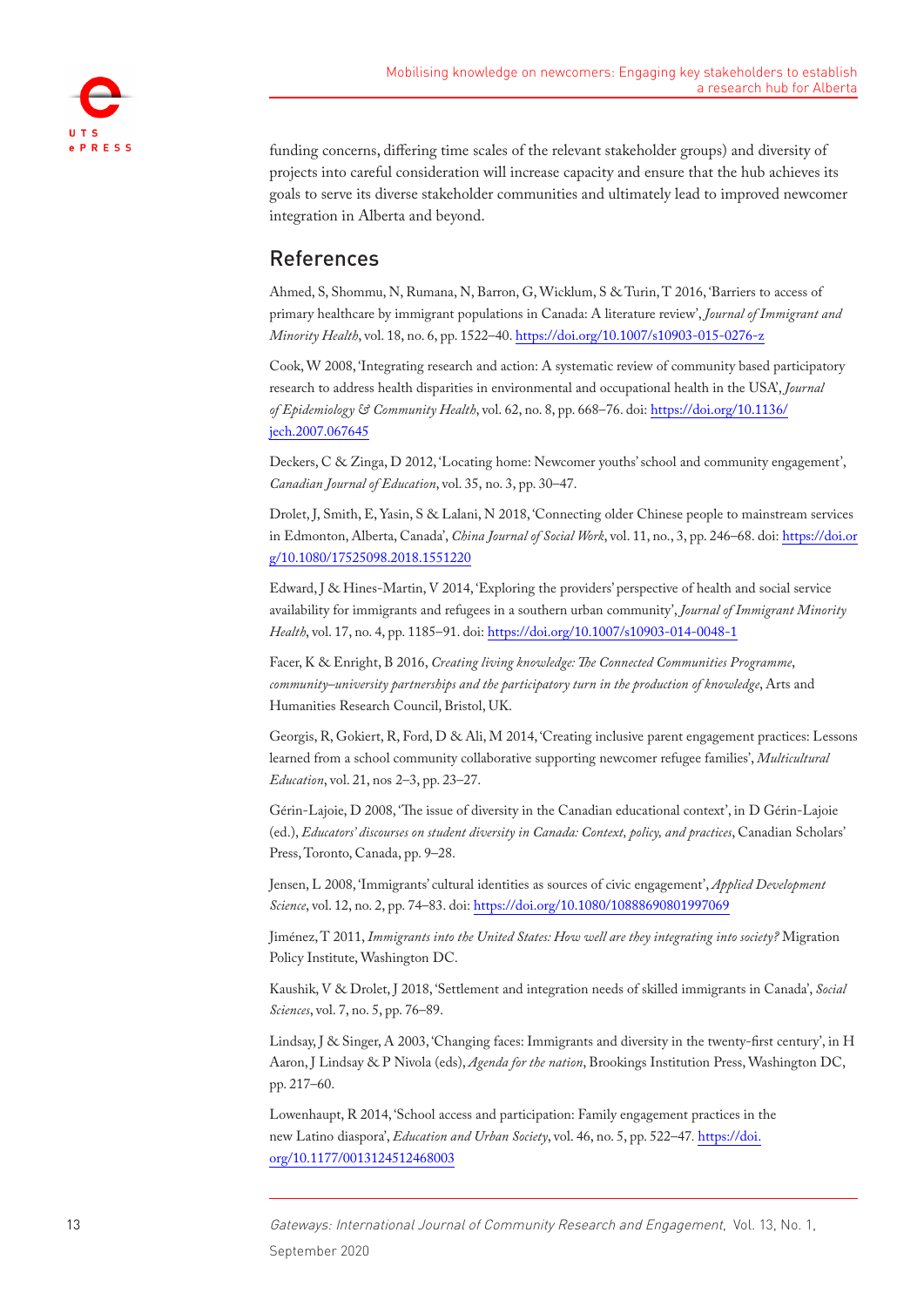

<span id="page-13-9"></span>Macpherson, H, Davies, C, Hart, A, Eryigit-Madzwamuse, S, Rathbone, A, Gagnon, E, Buttery, L & Dennis, S 2017, 'Collaborative community research dissemination and networking: Experiences and challenges', *Gateways: International Journal of Community Research and Engagement*, vol. 10, pp. 298–312. doi:<https://doi.org/10.5130/ijcre.v10i1.5436>

<span id="page-13-12"></span>McElfish, P, Rowland, B, Ayers, B, O'Connor, G, Purvis, R, Aitaoto, N, Capelle, L, Laelan, M, Felix, H, Stewart, M & Yeary, K 2019, 'Development and evaluation of a community-engaged research training program: Building capacity of Marshallese stakeholders and academic researchers to conduct health research', *Gateways: International Journal of Community Research and Engagement*, vol. 12, no. 1. doi: [https://doi.org/10.5130/ ijcre.v12i1.6198](https://doi.org/10.5130/%20ijcre.v12i1.6198)

<span id="page-13-3"></span>Miller, S 2017, 'The role of NGOs, non-profits, and the government in the provision of settlement services for Canadian newcomers: A policy crisis', *Student Paper Series*, vol. 33, pp. 1–14.

<span id="page-13-10"></span>Minkler, M 2005, 'Community-based research partnerships: Challenges and opportunities', *Journal of Urban Health*, vol. 82 no. 2, pp. 3–12. doi: <https://doi.org/10.1093/jurban/jti034>

<span id="page-13-11"></span>Montesanti, S, Abelson, J, Lavis, J & Dunn, J 2017, 'Enabling the participation of marginalized populations: Case studies from a health service organization in Ontario, Canada', *Health Promotion International*, vol. 32, pp. 636–49. doi: <https://doi.org/10.1093/heapro/dav118>

<span id="page-13-1"></span>Neudorf, E 2016, 'Key informant perspectives on the Government of Canada's modernized approach to immigrant settlement', *Canadian Ethnic Studies*, vol. 48, no. 3, pp. 91–107. <https://doi.org/10.1353/ces.2016.0027>

<span id="page-13-7"></span>[Patten, E, O'Meara, P & Dickson-Swift, V 2015](#page-13-7), 'Scoping review of the exclusion and inclusion of rural newcomers in community participation', *Australian Journal of Rural Health*, vol. 23*,* pp. 127–35. [https://](https://doi.org/10.1111/ajr.12188) [doi.org/10.1111/ajr.12188](https://doi.org/10.1111/ajr.12188)

<span id="page-13-8"></span>Pegno, M 2019, 'Becoming a service provider through partnerships and sustained engagement: Developing programs with immigrant and refugee audiences in art museums', *Journal of Museum Education*, vol. 44, no. 1, pp. 13–25. doi: <https://doi.org/10.1080/10598650.2018.1560785>

<span id="page-13-4"></span>[Rajkumar, D, Berkowitz L, Vosko, L, Preston, V & Latham, R 2012](#page-13-4), 'At the temporary–permanent divide: How Canada produces temporariness and makes citizens through its security, work, and settlement policies', *Citizenship Studies*, vol. 16, pp. 483–510. [https://doi.org/10.1080/13621025.2012.68](https://doi.org/10.1080/13621025.2012.683262) [3262](https://doi.org/10.1080/13621025.2012.683262)

<span id="page-13-2"></span>Salami, B, Salma, J, Hegadoren, K, Meherali, S, Kolawole, T & Diaz, E 2019, 'Sense of community belonging among immigrants: Perspective of immigrant service providers', *Public Health*, vol. 167*,* pp. 28–33.<https://doi.org/10.1016/j.puhe.2018.10.017>

<span id="page-13-6"></span>Seat, R 2000, *Factors affecting the settlement and adaptation process of Canadian adolescent newcomers 16–19 years of age*, Family Service Association of Toronto, Toronto, Canada.

<span id="page-13-5"></span>Shommu, N, Ahmed, S, Rumana, N, Barron, G, McBrien, K & Turin, T 2016, 'What is the scope of improving immigrant and ethnic minority healthcare using community navigators: A systematic scoping review', *International Journal of Equity Health*, vol. 15, no. 6, pp. 1–12.

<span id="page-13-0"></span>Simich, L, Beiser, M, Stewart, M & Mwakarimba, E 2005, 'Providing social support for immigrants and refugees in Canada: Challenges and directions', *Journal of Immigrant and Minority Health*, vol. 7, pp. 259–68. <https://doi.org/10.1007/s10903-005-5123-1>

<span id="page-13-13"></span>[Social Sciences and Humanities Research Council \(SSHRC\) 2019](#page-13-13), *Connection Grants*, 11 April. [www.sshrc-crsh.gc.ca/funding-financement/programs-programmes/connection\\_grants-subventions\\_](http://www.sshrc-crsh.gc.ca/funding-financement/programs-programmes/connection_grants-subventions_connexion-eng.aspx) [connexion-eng.aspx](http://www.sshrc-crsh.gc.ca/funding-financement/programs-programmes/connection_grants-subventions_connexion-eng.aspx)